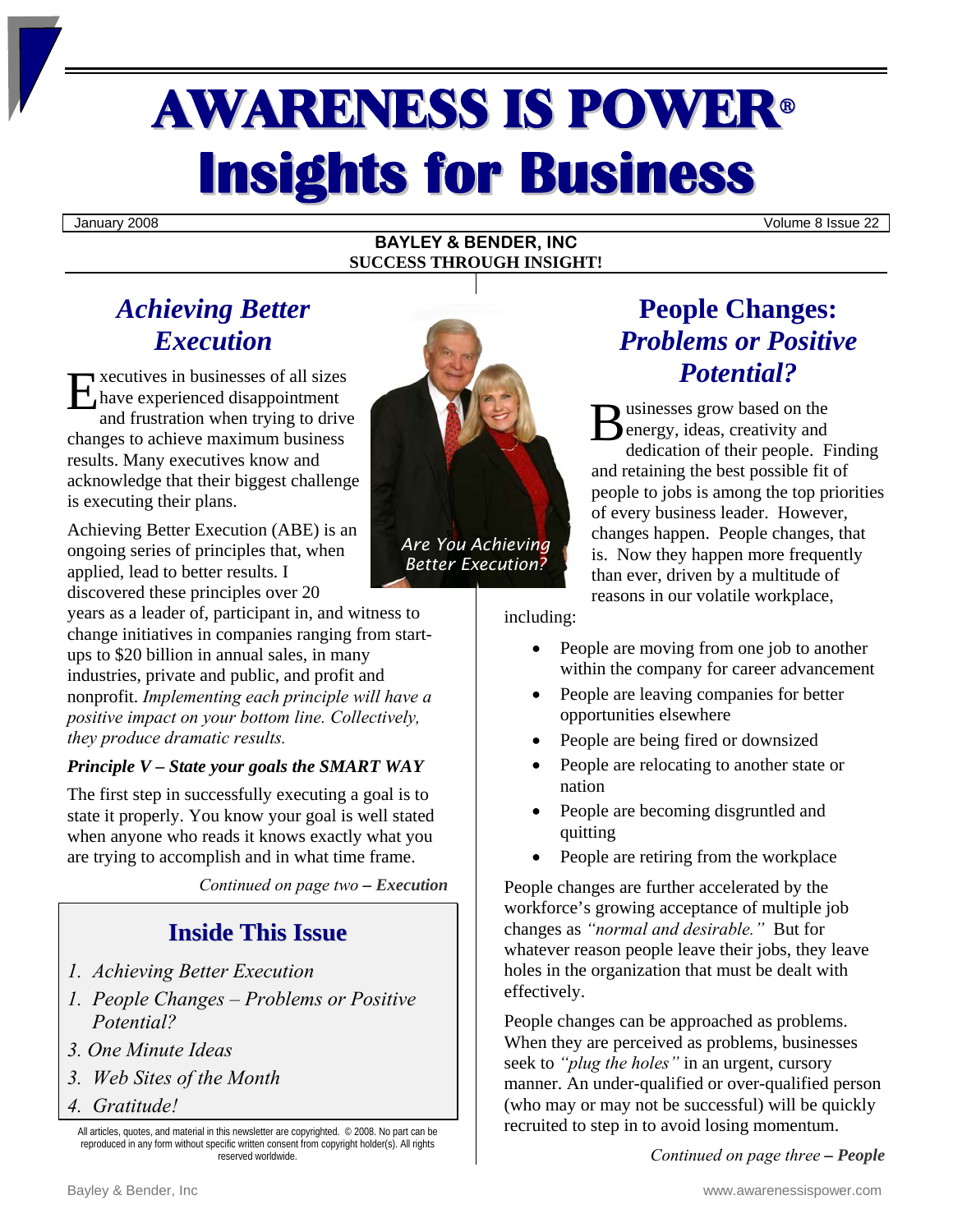## *Continued from page one – Execution*

The better a person states the goal, the easier it is to create the action plan. An acronym commonly used for stating a goal properly is **SMART** (**S**pecific, **M**easurable, **A**ttainable, **R**ealistically high, and **T**ime-based).

While these criteria seem simple, they are actually not easily achieved. If they were, everyone would be reaching a lot more of their goals. Very briefly, let us discuss what each of these criteria really means:



- **<u>Specific</u>** You say exactly what it is you want to do. Hazy goals are doomed to failure. For example, *"We are going to establish a new training program for our supervisors by 10/1/XX."* You are not defining what you want to train them to do.
- **Measurable** The goal must be stated in a way that allows you to definitely know whether it has been achieved. In addition, you should be able to see whether the trend is negative so that you can modify your detailed action steps accordingly. For example, *"We are going to increase the frequency of meetings with our hourly staff."*  How often would you consider acceptable and what do you want to communicate about?
- **Attainable and Realistically High**  Goals must be lofty enough so we do not trip over them. If the goal is too low it will not stimulate anyone to put forth extra effort. On the other hand, if the goal is unrealistic no one will take it seriously.
- **Time-Based**  When do you want this goal completed by? Be honest, are there goals you have talked about for years that are still on your to-do list? It is probably because you have not committed to a deadline.

## **The following is an example of a SMART goal:**

Get 10 appointments with decision-makers in the hospitality industry that employ more than 250 people and are located within 50 miles of the Miami area by the end of the quarter.

Once you have stated your goal in a manner that meets all of the **SMART** criteria, you then need to consider whether they achieve **WAY** (Written, Aligned, and Yours):

*Continued on next column –* 

It is not unusual to meet people who have goals they have not communicated to anyone. Even worse, they may not be written down anywhere. In personal and organizational circumstances, it is always best to write your goals down for the following reasons:

- Helps clarify your thinking
- Keeps your goal from unconsciously being altered
- Helps strengthen commitment
- Simplifies the communication process
- Provides a framework for measurement
- Allows you to compare them to other goals

A common reason goals do not get achieved or take longer than expected is improper alignment. Goals may not be aligned for reasons that include:

- Creation by separate people or departments
- Failure to consolidate goals in one place to review congruence
- In our desire to be optimistic, we are unrealistic
- Incomplete or nonexistent action plans that underestimate what it will take to achieve our goal.
- Failure to prioritize goals, thus giving them all equal priority.

Lastly, if a goal is yours, it is much more likely that you will be internally motivated to achieve it. It is hard to get excited about somebody else's goals. This is primarily due to the fact that most people act based on their own self interest.

If you have goals that are not communicated succinctly to everyone who is responsible for accomplishing a part of the plan, what is the likelihood they are going to do it? People like to have purpose and know where they are going. We use goals to focus individuals and organizations in the same direction. When we achieve goals, it increases energy, which has a positive impact on results, thus further increasing energy, increasing focus on goals, increasing results, increasing energy, and so on. It is that simple!

If you want to achieve more goals, make sure that you state them in a **SMART WAY**!

Reference and excerpts taken with permission from *Leadership* published by Resource Associates Corporation, Mohnton, PA By Howard Shore, Principal of Activate Group, Inc. All rights reserved worldwide.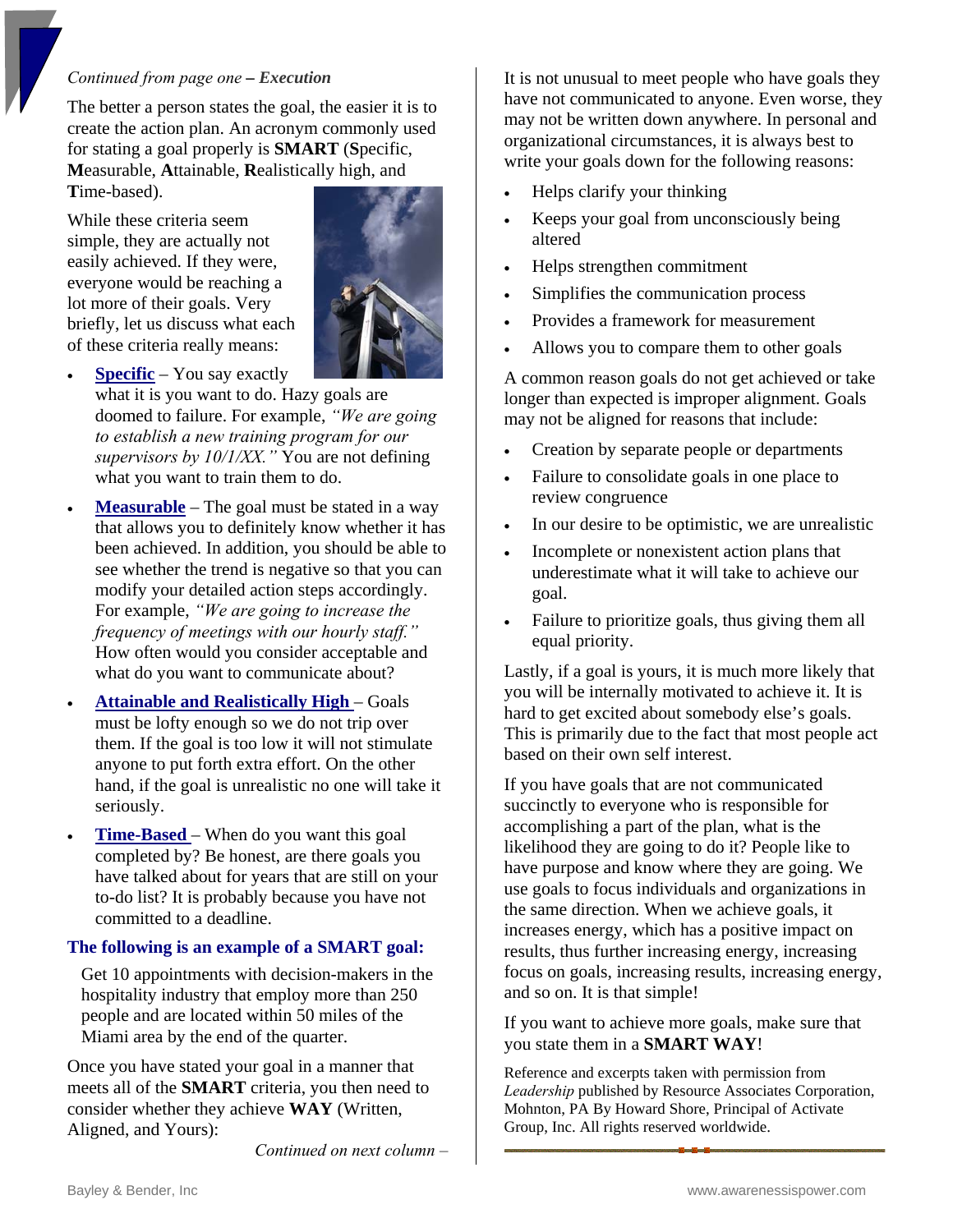## *Continued from page one – People*

Or, businesses may permanently reallocate tasks and duties to the missing person's coworkers who are already overloaded with their own work. A habit of handling people changes in these manners

unsatisfying or humanly unachievable, and risks making everyone's job either can lead to increased levels of people changes.

Many successful companies have developed recurring opportunity to rethink, redefine, the discipline of working through people changes with positive potential in focus. They see change as part of a continually reposition, and reinforce jobs that are left



open. When people changes inevitably occur, the process they follow to move forward quickly and successfully can be guided by questions such as:

- 1. Who are the stakeholders in our company whose successes are affected by this change?
- 2. Including their input as a group, what do they consider the top 5 reasons the job (left open) exists?
- 3. Do any of our other jobs overlap with those top 5 reasons? If so, how?
- 4. What are 3 *"measurable accountabilities"* that the job is responsible to achieve for continued business success?
- 5. Given today's realities, how can this job be redefined and/or repositioned to achieve its accountabilities more effectively and efficiently?
- 6. What are the specific action steps the stakeholders must take – and by when – as a result of their conclusions?

We can all count on people continuing to change jobs throughout e people changes as problems or positive potential that will determin their careers in today's workplace. It's whether businesses handle their success. Which is the best choice for your business?

Copyright protected worldwide. Gayla Doucet - People Powered Solutions LLC. -The TTI Distributors' Coach



POINTS OF LIGHT HANDS ON NETWORK

*'Do Well By Doing Good'* 

If you're seeking information on volunteering oppo[rtunities, visit](http://www.volunteermatch.org/)

These sites also provide information on volunteer opportunities

[www.volunteermatch.org](http://www.volunteermatch.org/), which match your interests and

online sites such as [www.pointsoflight.org](http://www.pointsoflight.org/) or

availability with organizations in need.



2024 Powder Mill Rd Silver Spring, MD 20903 Tel: 301-439-8317 E-mail:

[aip@awarenessispower.com](mailto:aip@awarenessispower.com) 

Visit Our Web Site at: [www.awarenessispower.com](http://www.awarenessispower.com)

12 Issues For Only \$97



# **The US Census Bureau: Ten Principal Reasons that Businesses Fail:**

- 1. Inadequate or no management system
- 2. Lack of purpose, vision and mission
- , 3. Poor planning, procedures reporting and review processes
- 4. Over-dependence on specific individuals
- 5. Poor segmentation of markets and clients
- 6. Goals not established or not well-communicated
- 7. Lack of competitive and market intelligence
- 8. Inadequate set-up and working capital
- 9. Absence of quality programs
- professional skills, but 10. CEOs having great technical or insufficient business and management skills



Don't miss next month's issue. **Subscribe now!** 

# **AWARENESS IS POWER®** *Insights for Business*

that exist online.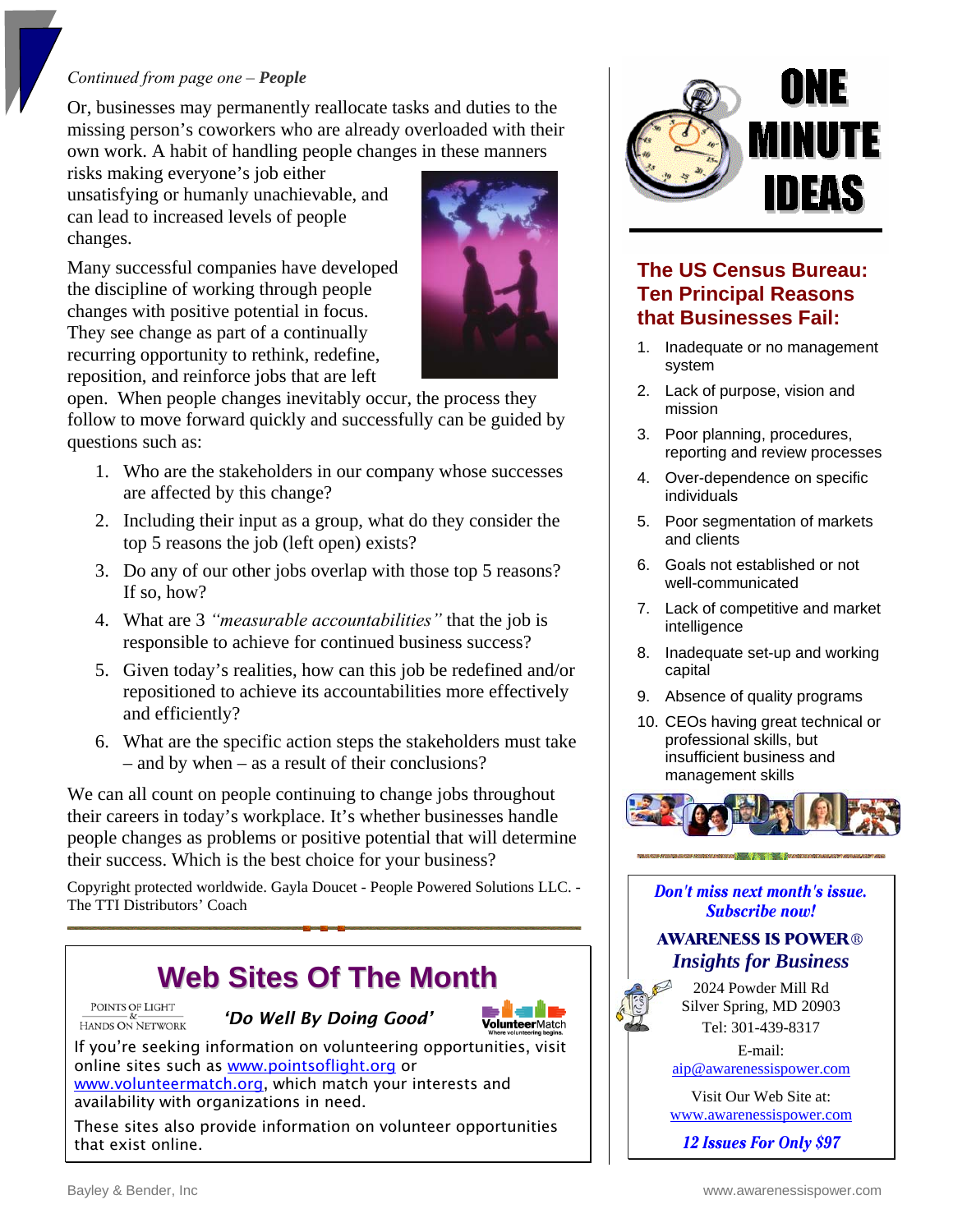# *Gratitude*

ave you ever seen someone quit their job and leave or have you seen someone quit their job and stay? Do you have any disengaged workers in your organization? H

I have been talking about writing an article on Gratitude for the past two months and finally I began in September and never finished. Today is Thanksgiving and perhaps this is the most appropriate day to write about gratitude. Thanksgiving has an entirely new meaning to me today. It's not about Turkey and Eating – it truly is about everything I am grateful for!

Six years ago my father had a heart attack right before Thanksgiving. It truly was a miracle he survived. We requested prayers from all over the world to pray for my father and he did have a miracle. He survived the surgery and the recovery. This past Sunday – November 18, 2007 my father had a massive stroke on the left side of his brain. He is paralyzed on his right side, he can't talk, and he can't swallow. My father is dying. Hospice will be coming in on Monday because of the holiday. We are staying with my father around the clock. I spent the night with him on Monday night and again last night Wednesday night.

## **This is what I am grateful for:**

- $\checkmark$  I am grateful that I am able to communicate with my father by having him squeeze my hand. I know he is talking to me.
- $\checkmark$  I am grateful that I am able to tell him how much I love him and everything else I want to say to him.
- $\checkmark$  I am grateful that our entire family is all here together.
- $\checkmark$  I am grateful that our dear friend Fr. Joe has been by our side.
- $\checkmark$  I am grateful that my father's sister Aunt Jean and her husband Uncle Bill have been by our side helping us through the medical challenge with my father.
- $\checkmark$  It is really funny now when I say the word Thanksgiving it does take on an entirely new meaning.
- $\checkmark$  I am grateful that I can hear my father breathe right now because I know it won't be much longer that he isn't on this earth.

*Continued on page five – Gratitude* 

# *Pillars of Success.* Don't miss this book! It's a Great Gift for your team, family, friends, or co-workers. Call Janine to order – 301-439-8317 or click on the image for more information!

# **PILLARS OF SUCCESS**

It's no secret that success is something everyone wants. The process can be a mystery and *Pillars Of Success* is a book all about revealing success secrets of several of the most prosperous people in business today.

Contributing author Pat Bender has an **Awareness Is Power**® process. "The more aware you are," she says, "the more aware you'll become."

You will learn what Pat says are three important things leaders and successful people have in common.



# CLICK ON THE IMAGE FOR MORE DETAILS AND TO GET YOUR COPY TODAY!!

*The leaders who work most effectively, it seems to me, never say "I." And that's not because they have trained themselves not to say "I." They don't think "I." They think "we"; they think "team." They understand their job to be to make the team function. They accept responsibility and don't sidestep it, but "we" gets the credit. This is what creates trust, what enables you to get the task done.*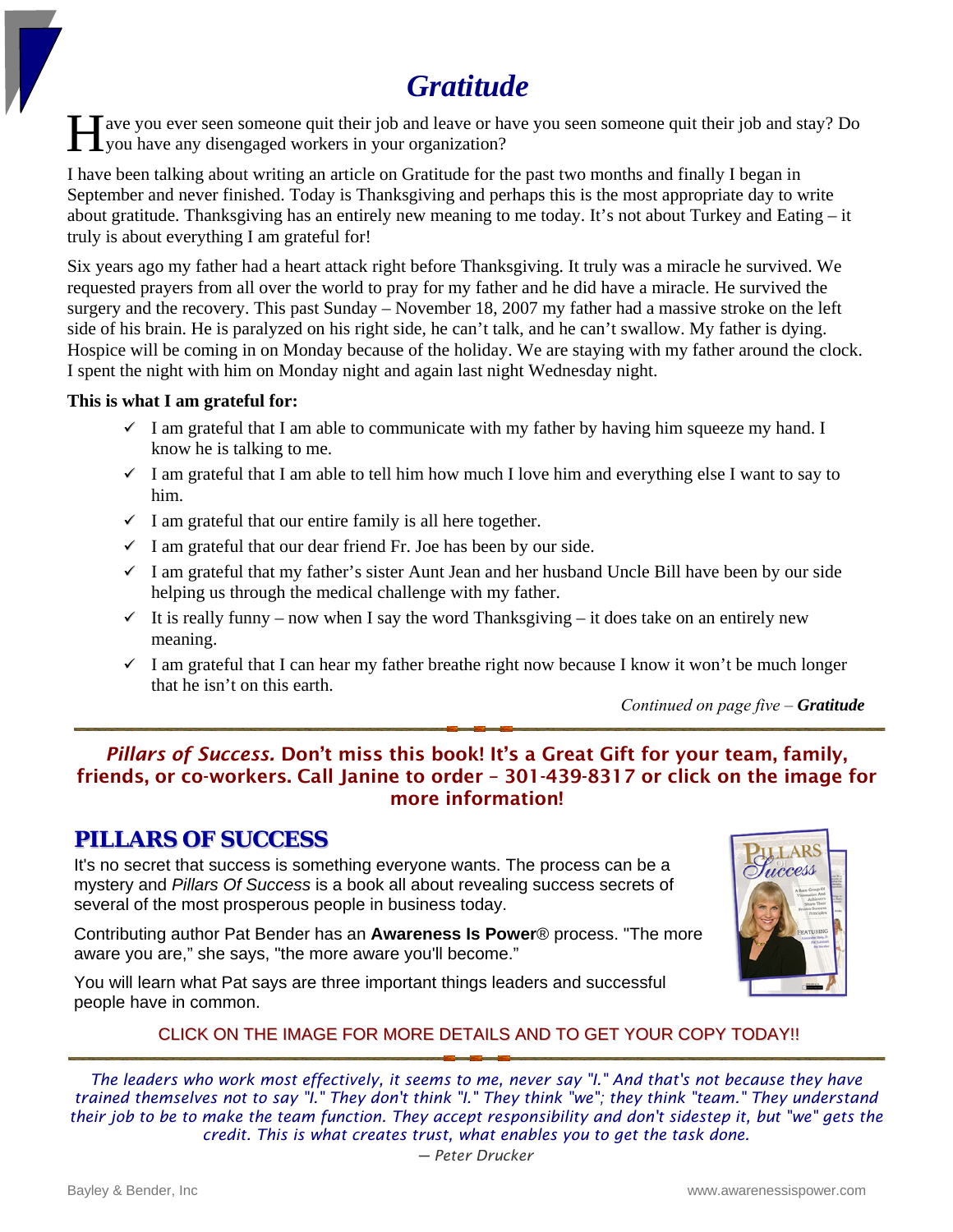## *Continued from page four – Gratitude*

- $\checkmark$ father that was always there for me. No matter what – whatever I needed he was always there I am just grateful that I had a loving and kind to give me help, support, encouragement and guidance.
- $\checkmark$  I am grateful that I am able to spend this time with  $\lim - it$ 's quality time. It's loving time. There is so much love in this room. We can feel all the angels and saints surrounding him and the Blessed Mother and God. My father is very comfortable and I am grateful that he is not having a painful death.
- $\checkmark$  I am grateful that my father and mother introduced me to God. I am grateful that I had two strong role models.
- and that our friends are so loving.
- $\checkmark$  I am grateful that we have so many wonderful frie nds.
- $\checkmark$  I am grateful for my father's doctor. My father had to His doctor came in this morning and saw me crying by my father's bedside and said it is very important that you don't arouse him. Don't cry by his side – because you are going and it makes him feel bad. My heart is aching right now – and that is what has driven me to family and friends. It is about love, for giveness and appreciating every person we meet. It is so much easier to love and to be kind than the loved his doctor. He always talked about him and said how much my father made him laugh. to make it harder for him. He feels your pain write this article on Gratitude. I do have so much to be grateful for. And I am grateful to get the new meaning of Thanksgiving. It is a much deeper meaning. It is about being with opposite.

And so it is  $-1$  am grateful at this very moment that I s till have my father on this earth so we can be together a nd help him and be with him until his final breath. A nd most of all – I am grateful that I believe in miracles and that God has granted my father 3 <br>
It has been very difficul<br>
heen very sad and miss miracles.

# *Live each d ay to your best as if it is your last day!* cried when I least expected it.

da y to my best as if it is my last day. My father had i ncredible talent. He sold Life Insurance for I am grateful that my father taught me to live every Prudential and he was also a musical genius.

*Continued on next column –* 

awesome. 56 years ago my father formed a band ca lled the Ed-Cha-Bobs. They played all over the state of Maryland for weddings, parties, Bar m itzas He played the accordion and sang and went on his first music job when he was 10 years old. He was

– you name it – he was in demand. My father even played for President Ronald Reagan at the White House.

significant emotional event When my father was 40 years old he was about to make a career change from Prudential and work for State Farm Insurance however a



I am grateful that our entire family is so loving music job and was seeing triple and he said it took place. He was driving home one night from a music job and was seeing triple and he said it was melanoma in his eye. The doctor told my father he had to have his eye removed. My father said *n't want have my eye removed"* The doctor said "you will be dead in 3 months." He had his eye removed and had the best attitude about life. After my father's surgery he told me to *"live every kful for day to my best as if it is my last day. Be than insured. If anything happens to me I can always play the accord ion. I have one eye now and I can see. Even if I go completely blind and have to stand*  music." He always thanked God for giving him another day. He would always say – *"I made it another day, thank you God, this is a gift."* What a great attitude he taught me! like stars going off. He said, *"Something isn't right here"* and my mother said you need to go see a doctor and the rest was history – my father had a *everything you have. I can't make the career change now to go with State Farm – because I can't get on a street corner and play the accordion, I will always be able to provide for our family through my* 

> December 6, 2007 my father went peacefully and happily to heaven. I am grateful he is in heaven. I am grateful I had my father for the 43 extra years God gave him.

It has been very difficult to lose my father. I have been very sad and miss him tremendously. I have

Gratitude has helped me see the light, the shining light coming down from heaven. I woke up this morning to these 3 words on my mind. **Decision, Desire and Discipline**

*Continued on page six – Gratitude*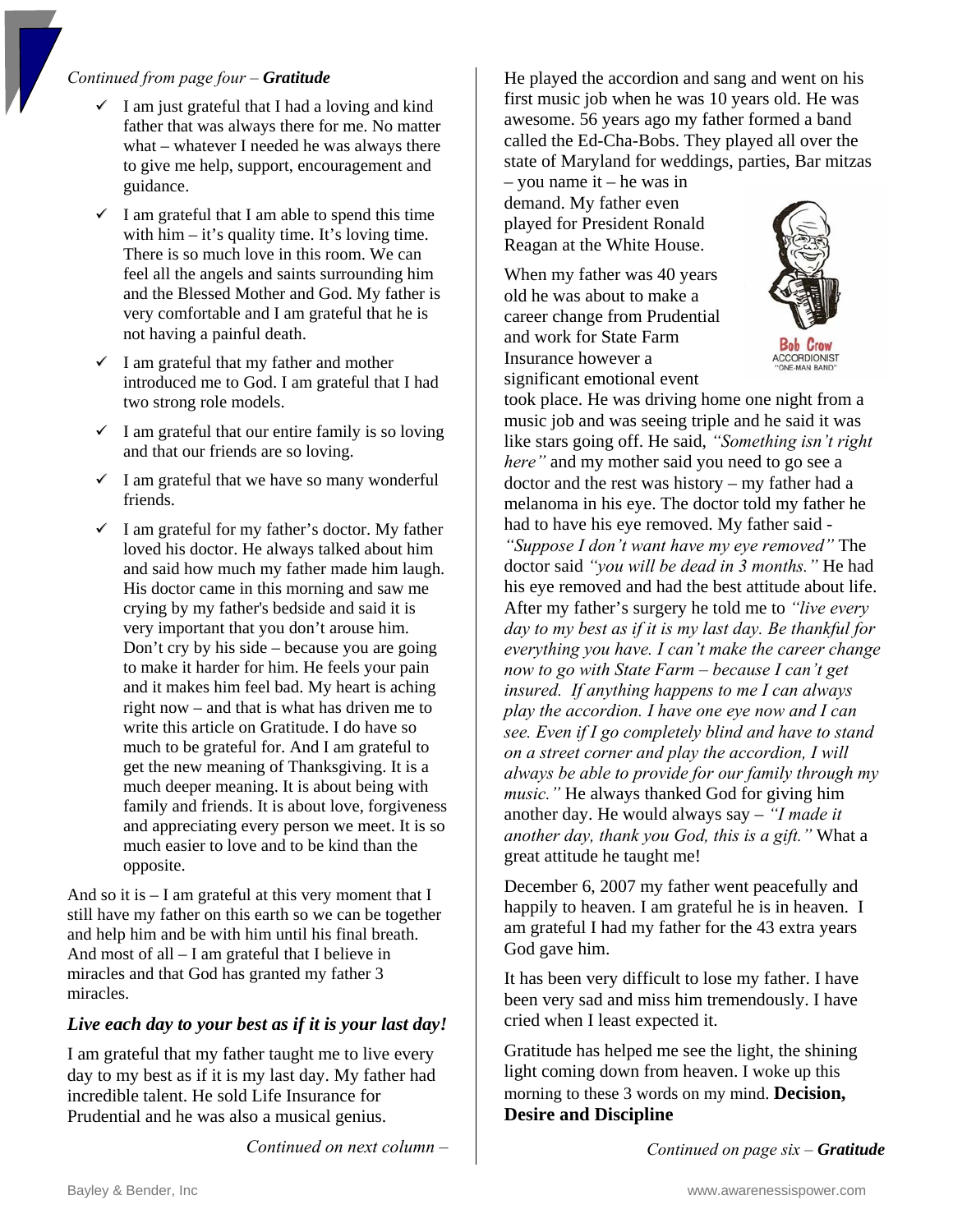#### *Continued from page five – Gratitude*

I ha ve been so sad since my father's departure into heaven. After he died, I felt like I was in a fog. I couldn' t see anything. I was really there, but I really felt like I was just going through the motions. I am a very positive upbeat person and since my father's stro ke I haven't been happy and upbeat. I was shutting dow n. I didn't want to talk to anyone. I didn't want to

go outsi de. I was tired, drained and had zero energy. My energy level was bel ow zero. I didn't have the energy t o return phone calls or talk to anyo ne. I just couldn't pull myself o ut of it. Christmas and New Years came and went. It was an OK C hristmas. The only thing I wanted to do on Christmas was go to C hurch and Church was beau tiful, peaceful and wonderful.



Our small family (it was only my mother Woody, sister Mar y and brother Robby) came to our house for Christmas dinner. It just was not the same without D.O.D (dear ole dad). My Sister Susan and her husband Jim and their children Bayley & Elizabeth Ann Set on could not be with us because they live in Georgia .

Bob wa nted to make Christmas special by building a fire in the fireplace – but had a slight accident before the beau tiful fire was made. He dropped a log on his leg and it bled profusely.

I had to get out of town. I just couldn't stay any longer. Bob and I drove to Florida. It took 18 hours and by the time we got to Florida my energy level was up to 35%. That wa s much better than below zero. While we were in Florid a Bob's foot was getting worse and I was extreme ly worried. By New Years Eve Bob's leg, foot and ank le were very swollen).

I just w anted to get in the car and drive back home on New Ye ars Day. I couldn't run away from my emotions. They were still with me. I cried when we walked out on the balcony. Everything reminded me of my father. It was an OK New Years Eve and New Years Day. It was actually filled with worry and sadness. What a dark combination.

The swelling came down after 2 days and I was very Bob stayed in bed New Years Day and the day after. relieved. We went to the movies on January  $3<sup>rd</sup>$  and the swelling came back again and my worry came back again. We drove home on January  $4<sup>th</sup>$  and  $5<sup>th</sup>$ . Bob sat in the back seat with his leg elevated.

My energy level was beginning to climb as I began to drive and listen to Christmas music on the way home.

*Continued on next column –* 

upbeat song and Harry kept singing Happy Ho Ho Ho We were listening to a song by Harry Connick, Jr. *"It Must Have Been Ol Santa Claus"* – it was a happy to you. They sang Happy Ho, Ho, Ho, to you 21 times in a row. I began to sing and smile. My energy level was now up to 85% by the time we arrived home.

January  $6<sup>th</sup>$  was the one month anniversary of my father's death. We went to church and I cried throughout the mass. The organist played the organ the way my father played the organ. He had an upbeat spirit when he played – just like my father. Everything reminded me of him and I just missed my father so much.

I still had not called any of my friends to wish them Happy New Year. This is the first year I had not called Year. I was beginning to wonder why I couldn't talk to And the longer you don't talk to anyone you are going friends on New Years day to wish them Happy New anyone and didn't have the desire to talk to anyone. I called my dear friend Judy and wished her Happy New Year. I said – Judy – why don't I want to talk to anyone. She said because you are a positive upbeat person and you don't want anyone to see you down. to get more drained. You need positive people and positive interaction to charge your batteries back up. My energy level was now up to 90% after talking to Judy. It was making sense. I knew this – we teach this – however this was really on a different level of experience.

laughed and had a great time. On the way to dinner and y you. And of course, Bob and I were singing – Happ . Ho, Ho, Ho, to you. My energy level was climbing I had new emotions I had never experienced before. This was the first real death I had encountered. My father's death hit me HARD. Bob and I had dinner with our good friends Vi and Silvio that night and we back home I played that song – Happy Ho, Ho, Ho, to

Group requesting prayers for Bob's leg and for a Sunday night I sent an email to the Miracle Prayer successful chemo treatment tomorrow – January  $7<sup>th</sup>$ .

I also mentioned I was having a difficult time with my father's death. I asked them to pray for me and for my mother, sisters and brother.

*ing to be a better get some sleep, tomorrow is go* I was still drained, anxious, upset, sad and worried. I called Judy at 10:30 P.M. and thanked her for helping me today and said, "*I am just going to go to bed – day."* 

#### **Decision**

When I woke up today January 7, 2008, I said – today is going to be a great day. I played the song again  $-$ Happy Ho, Ho, Ho, to y ou.

*Co ntinued on page seven – Gratitude*